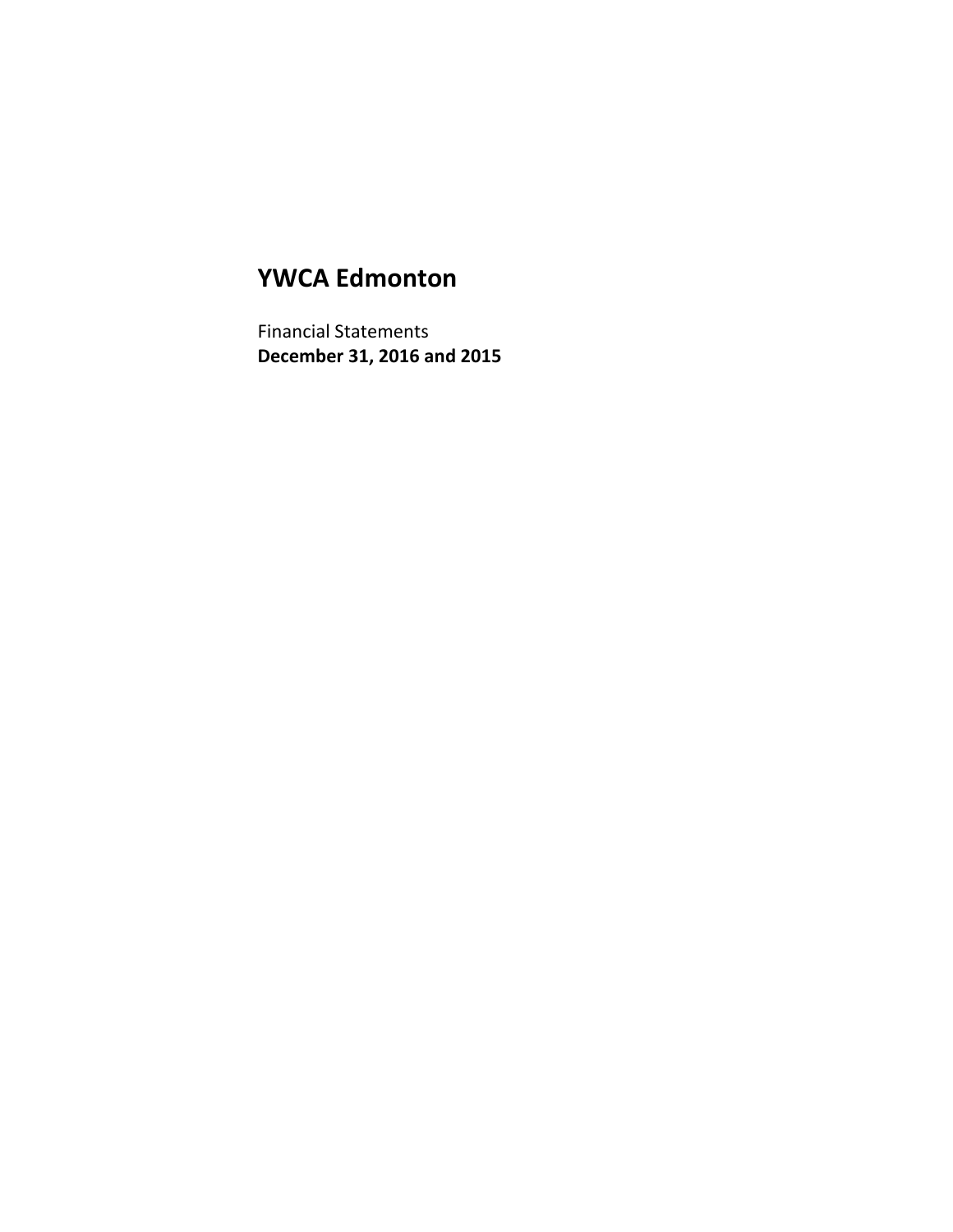# **Independent Auditors' Report**

#### To the Members of YWCA Edmonton:

We have audited the accompanying financial statements of YWCA Edmonton, which comprise the statement of financial position as at December 31, 2016, and the statements of operations, changes in net assets and cash flows for the year then ended, and a summary of significant accounting policies and other explanatory information.

#### *Management's Responsibility for the Financial Statements*

Management is responsible for the preparation and fair presentation of these financial statements in accordance with Canadian accounting standards for not-for-profit organizations, and for such internal control as management determines is necessary to enable the preparation of financial statements that are free from material misstatement, whether due to fraud or error.

#### *Auditors' Responsibility*

Our responsibility is to express an opinion on these financial statements based on our audit. We conducted our audit in accordance with Canadian generally accepted auditing standards. Those standards require that we comply with ethical requirements and plan and perform the audit to obtain reasonable assurance about whether the financial statements are free from material misstatement.

An audit involves performing procedures to obtain audit evidence about the amounts and disclosures in the financial statements. The procedures selected depend on the auditors' judgment, including the assessment of the risks of material misstatement of the financial statements, whether due to fraud or error. In making those risk assessments, the auditor considers internal control relevant to the entity's preparation and fair presentation of the financial statements in order to design audit procedures that are appropriate in the circumstances, but not for the purpose of expressing an opinion on the effectiveness of the entity's internal control. An audit also includes evaluating the appropriateness of accounting policies used and the reasonableness of accounting estimates made by management, as well as evaluating the overall presentation of the financial statements.

We believe that the audit evidence we have obtained is sufficient and appropriate to provide a basis for our audit opinion.

#### *Opinion*

In our opinion, the financial statements present fairly, in all material respects, the financial position of YWCA Edmonton as at December 31, 2016 and the results of its operations, changes in net assets and its cash flows for the year then ended in accordance with Canadian accounting standards for not-for-profit organizations.

Edmonton, Alberta

 $MNPLP$ 

March 24, 2017 **Chartered Professional Accountants** Chartered Professional Accountants

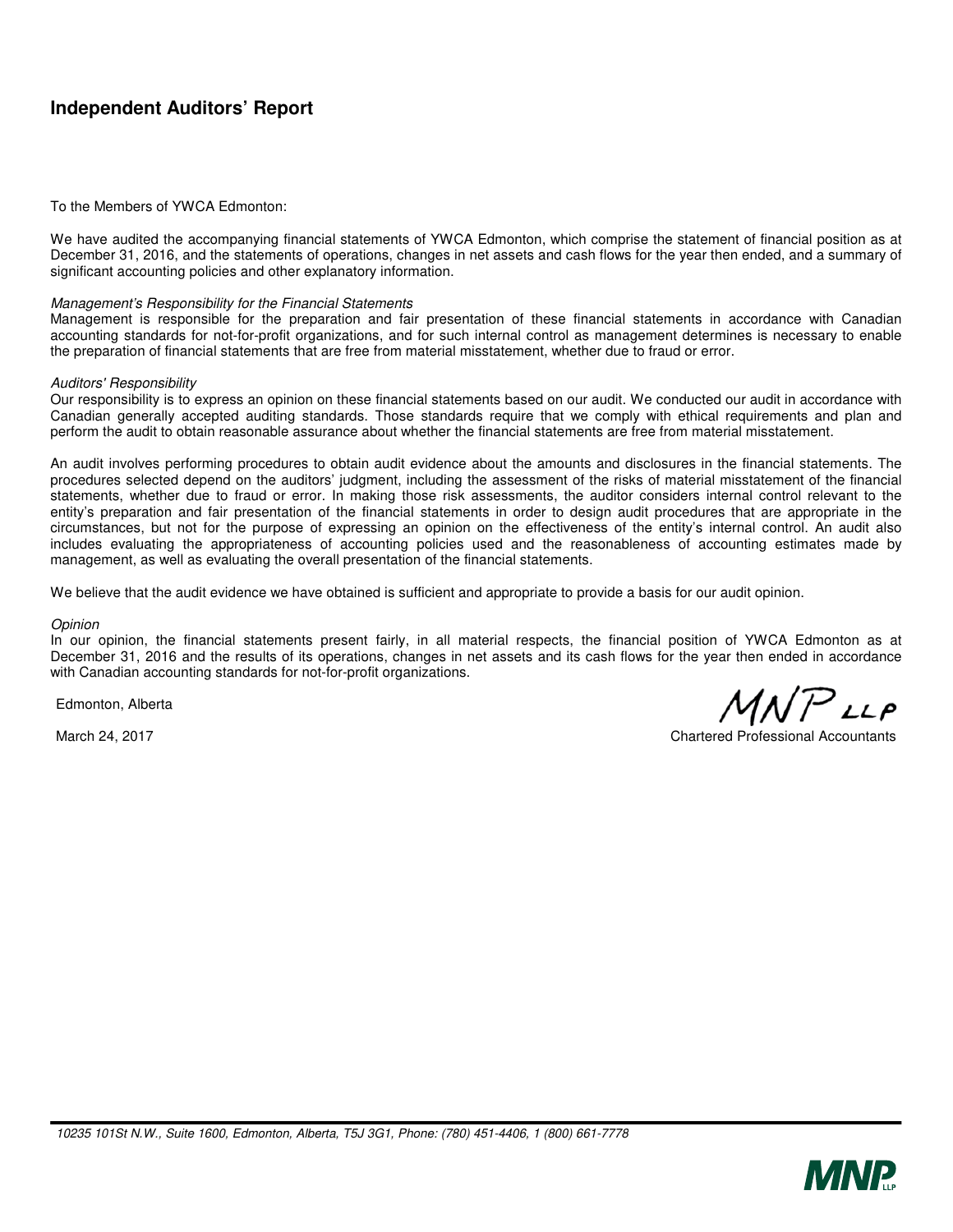|                                                                                                                                                                   | December 31,<br>2016<br>\$              | December 31,<br>2015<br>\$               |
|-------------------------------------------------------------------------------------------------------------------------------------------------------------------|-----------------------------------------|------------------------------------------|
| <b>Assets</b>                                                                                                                                                     |                                         |                                          |
| <b>Current assets</b><br>Cash<br>Marketable securities (note 3)<br>Accounts receivable<br>Prepaid expenses                                                        | 923,890<br>954,278<br>362,909<br>90,516 | 620,884<br>924,513<br>595,379<br>113,299 |
|                                                                                                                                                                   | 2,331,593                               | 2,254,075                                |
| Capital assets (note 4)                                                                                                                                           | 795,451                                 | 879,082                                  |
|                                                                                                                                                                   | 3,127,044                               | 3,133,157                                |
| <b>Liabilities</b>                                                                                                                                                |                                         |                                          |
| <b>Current liabilities</b><br>Accounts payable and accrued liabilities<br>Deferred revenue<br>Current portion of unamortized deferred capital asset contributions | 391,130<br>900,798                      | 326,057<br>822,428                       |
| (note 5)                                                                                                                                                          | 48,357                                  | 45,609                                   |
|                                                                                                                                                                   | 1,340,283                               | 1,194,094                                |
| Unamortized deferred capital asset contributions (note 5)                                                                                                         | 338,518                                 | 362,030                                  |
| Deferred capital asset contributions (note 5)                                                                                                                     |                                         | 6,797                                    |
|                                                                                                                                                                   | 1,678,803                               | 1,562,921                                |
| <b>Commitments</b> (note 6)                                                                                                                                       |                                         |                                          |
| <b>Net assets</b>                                                                                                                                                 |                                         |                                          |
| Invested in capital assets                                                                                                                                        | 408,576                                 | 471,443                                  |
| Internally restricted (note 7)                                                                                                                                    | 431,729                                 | 442,493                                  |
| <b>Unrestricted</b>                                                                                                                                               | 607,936                                 | 656,300                                  |
|                                                                                                                                                                   | 1,448,241                               | 1,570,236                                |
|                                                                                                                                                                   | 3,127,044                               | 3,133,157                                |

Approved by the Board of Directors

Director

The accompanying notes are an integral part of these financial statements.

Director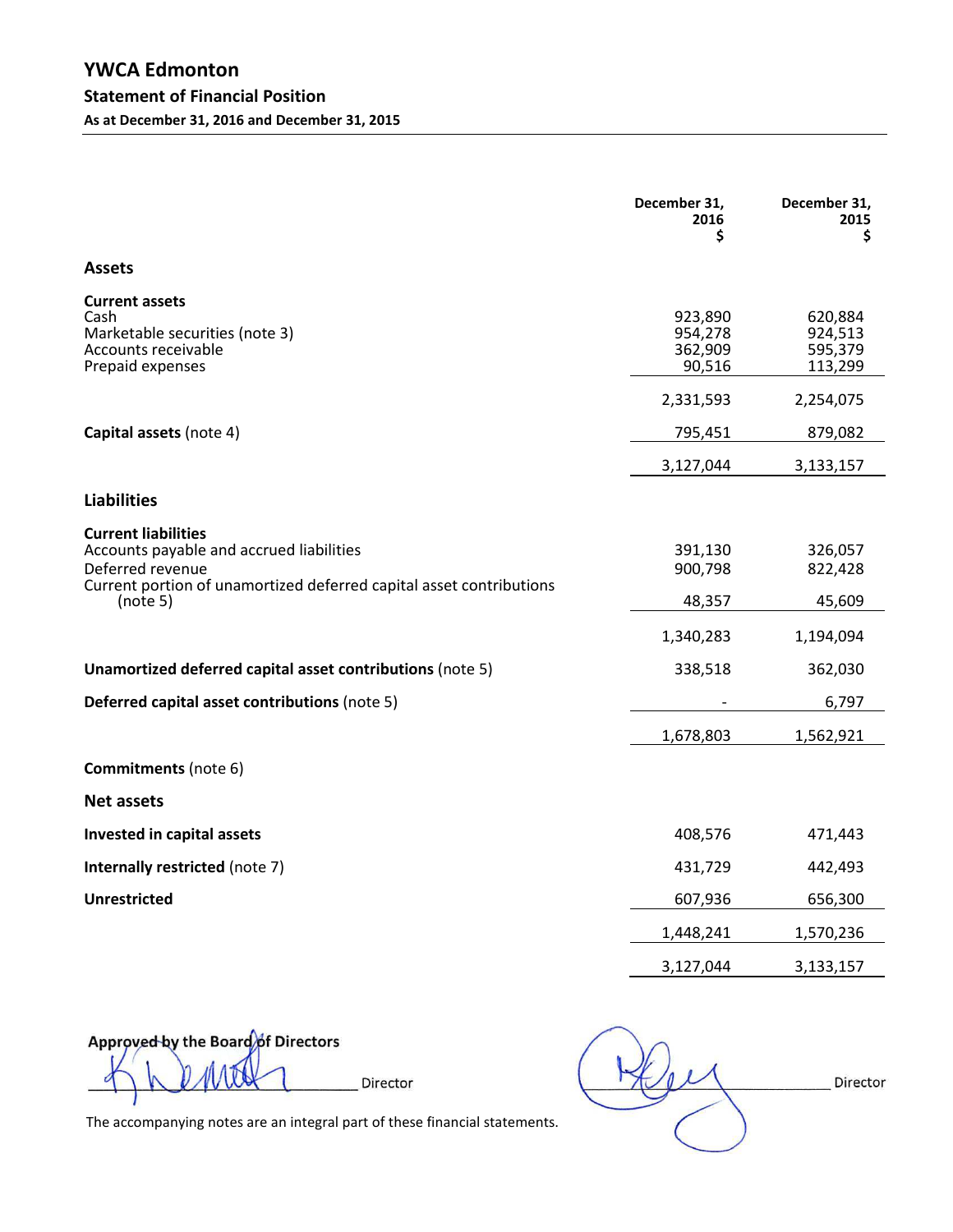# **YWCA Edmonton Statements of Changes in Net Assets For the years ended December 31, 2016 and December 31, 2015**

|                                        | <b>Invested in</b><br>capital<br>assets | Internally<br>restricted | <b>Unrestricted</b> | Total<br>2016 | Total<br>2015 |
|----------------------------------------|-----------------------------------------|--------------------------|---------------------|---------------|---------------|
| Balance – Beginning of year            | 471.443                                 | 442.493                  | 656,300             | 1,570,236     | 1,758,839     |
| Deficiency of revenue over<br>expenses | (68, 224)                               |                          | (53, 771)           | (121, 995)    | (188, 603)    |
| Investment in capital assets           | 5,357                                   | (10, 764)                | 5,407               |               |               |
| Balance – End of year                  | 408,576                                 | 431,729                  | 607,936             | 1,448,241     | 1,570,236     |

## **Invested in capital assets**

|                                                                                 | 2016      | 2015      |
|---------------------------------------------------------------------------------|-----------|-----------|
| Capital assets (note 4)                                                         | 795,451   | 879,082   |
| Current portion of unamortized deferred capital asset contributions<br>(note 5) | (48, 357) | (45,609)  |
| Unamortized deferred capital asset contributions (note 5)                       | (338,518) | (362,030) |
|                                                                                 | 408,576   | 471.443   |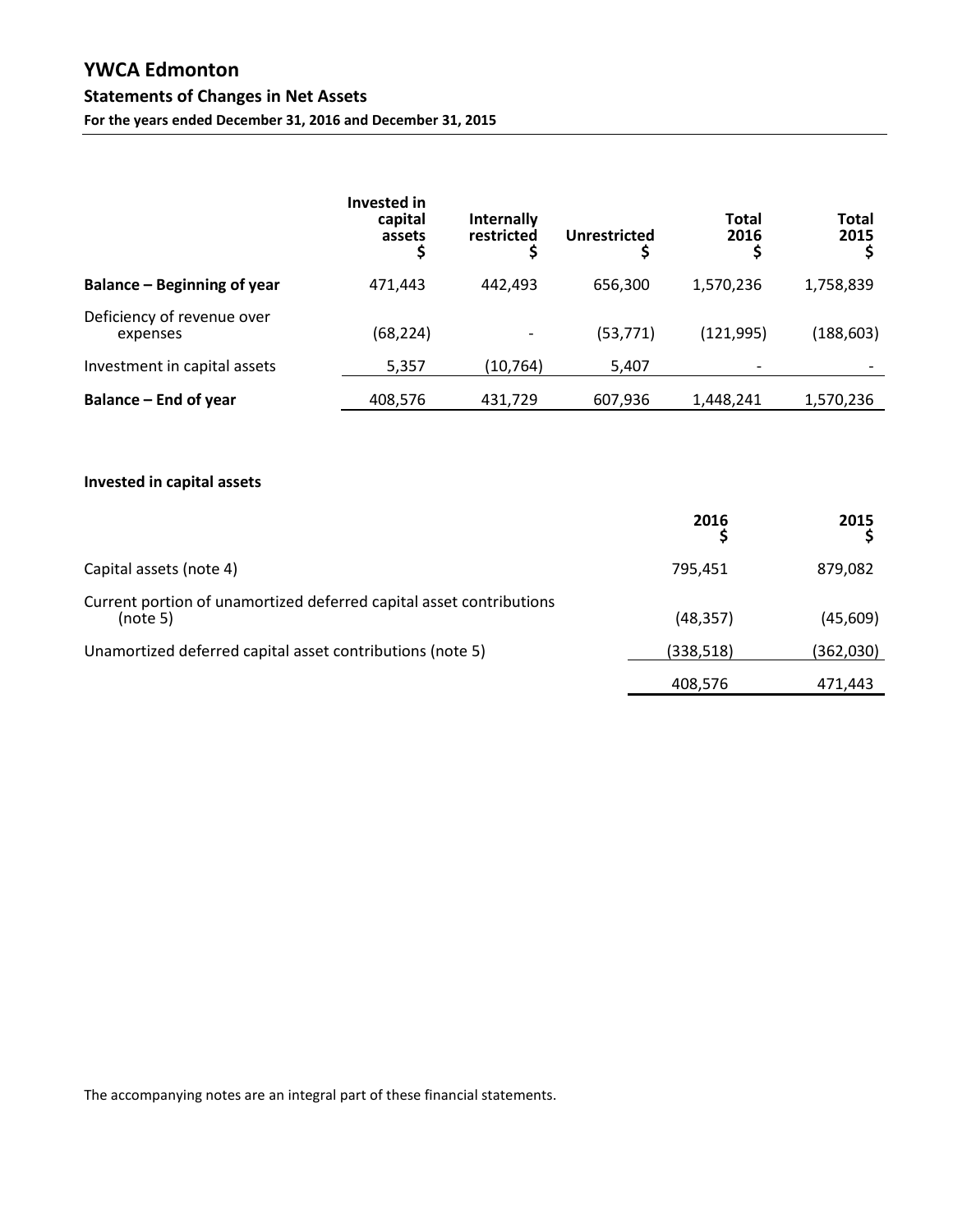|                                                                                                                                                                                                                                                             | 2016<br>Ş                                                                   | 2015<br>\$                                                                  |
|-------------------------------------------------------------------------------------------------------------------------------------------------------------------------------------------------------------------------------------------------------------|-----------------------------------------------------------------------------|-----------------------------------------------------------------------------|
| Revenue<br>Fees for service (schedule 1)<br>Government contracts (schedule 2)<br>Counselling centre (schedule 3)<br>Donations and fundraising<br>Other government and foundation grants<br>Society of friends of the YWCA and YWCA Edmonton casino<br>Other | 9,520,581<br>1,338,529<br>428,986<br>388,356<br>230,218<br>50,259<br>30,800 | 9,326,246<br>1,338,511<br>406,121<br>369,254<br>134,807<br>62,317<br>99,233 |
|                                                                                                                                                                                                                                                             | 11,987,729                                                                  | 11,736,489                                                                  |
| <b>Expenses</b><br>Salaries, wages and employee benefits<br><b>Purchased services</b><br>General and administrative expenses (schedule 4)<br>Counselling Centre (schedule 3)<br><b>YWCA Canada affiliation fee</b>                                          | 5,221,138<br>5,103,324<br>1,242,551<br>364,510<br>94,448                    | 5,013,617<br>5,090,818<br>1,322,830<br>311,393<br>88,182                    |
|                                                                                                                                                                                                                                                             | 12,025,971                                                                  | 11,826,840                                                                  |
| Deficiency of revenue over expenses before other income<br>(expenses)                                                                                                                                                                                       | (38, 242)                                                                   | (90, 351)                                                                   |
| Other income (expenses)<br>Investment income<br>Amortization of capital assets                                                                                                                                                                              | 33,863<br>(117,616)<br>(83, 753)                                            | 27,602<br>(125,854)<br>(98, 252)                                            |
| Net deficiency of revenue over expenses for the year                                                                                                                                                                                                        | (121, 995)                                                                  | (188, 603)                                                                  |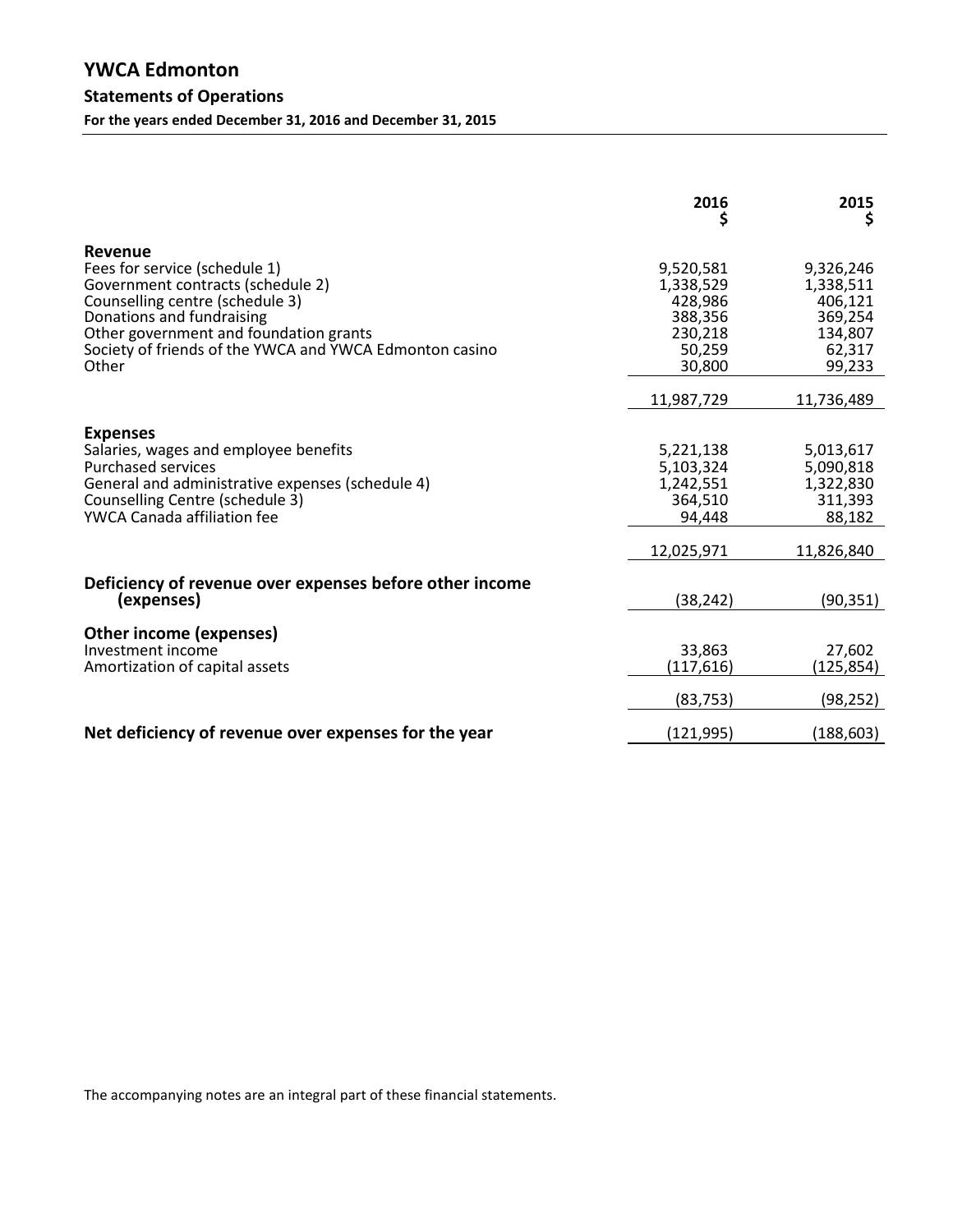|                                                                                                                                                                                              | 2016<br>\$                        | 2015<br>Ş                      |
|----------------------------------------------------------------------------------------------------------------------------------------------------------------------------------------------|-----------------------------------|--------------------------------|
| Cash provided by (used in)                                                                                                                                                                   |                                   |                                |
| <b>Operating activities</b><br>Net deficiency of revenue over expenses for the year<br>Items not affecting cash                                                                              | (121, 995)                        | (188, 603)                     |
| Amortization of capital assets                                                                                                                                                               | 117,616                           | 125,854                        |
| Unamortized deferred capital asset contributions recognized as<br>revenue<br>Investment income reinvested in marketable securities<br>Increase in fair-market value of marketable securities | (49,394)<br>(11, 457)<br>(18,308) | (52,093)<br>(31, 267)<br>9,317 |
|                                                                                                                                                                                              | (83, 538)                         | (136, 792)                     |
| Net change in non-cash working capital items                                                                                                                                                 | 398,696                           | 381,491                        |
|                                                                                                                                                                                              | 315,158                           | 244,699                        |
| <b>Investing activities</b><br>Purchase of capital assets                                                                                                                                    | (33, 985)                         | (26, 108)                      |
| <b>Financing activities</b><br>Capital asset grants received (note 5)                                                                                                                        | 21,833                            | 19,500                         |
| Increase in cash                                                                                                                                                                             | 303,006                           | 238,091                        |
| Cash – Beginning of year                                                                                                                                                                     | 620,884                           | 382,793                        |
| $Cash - End of year$                                                                                                                                                                         | 923,890                           | 620,884                        |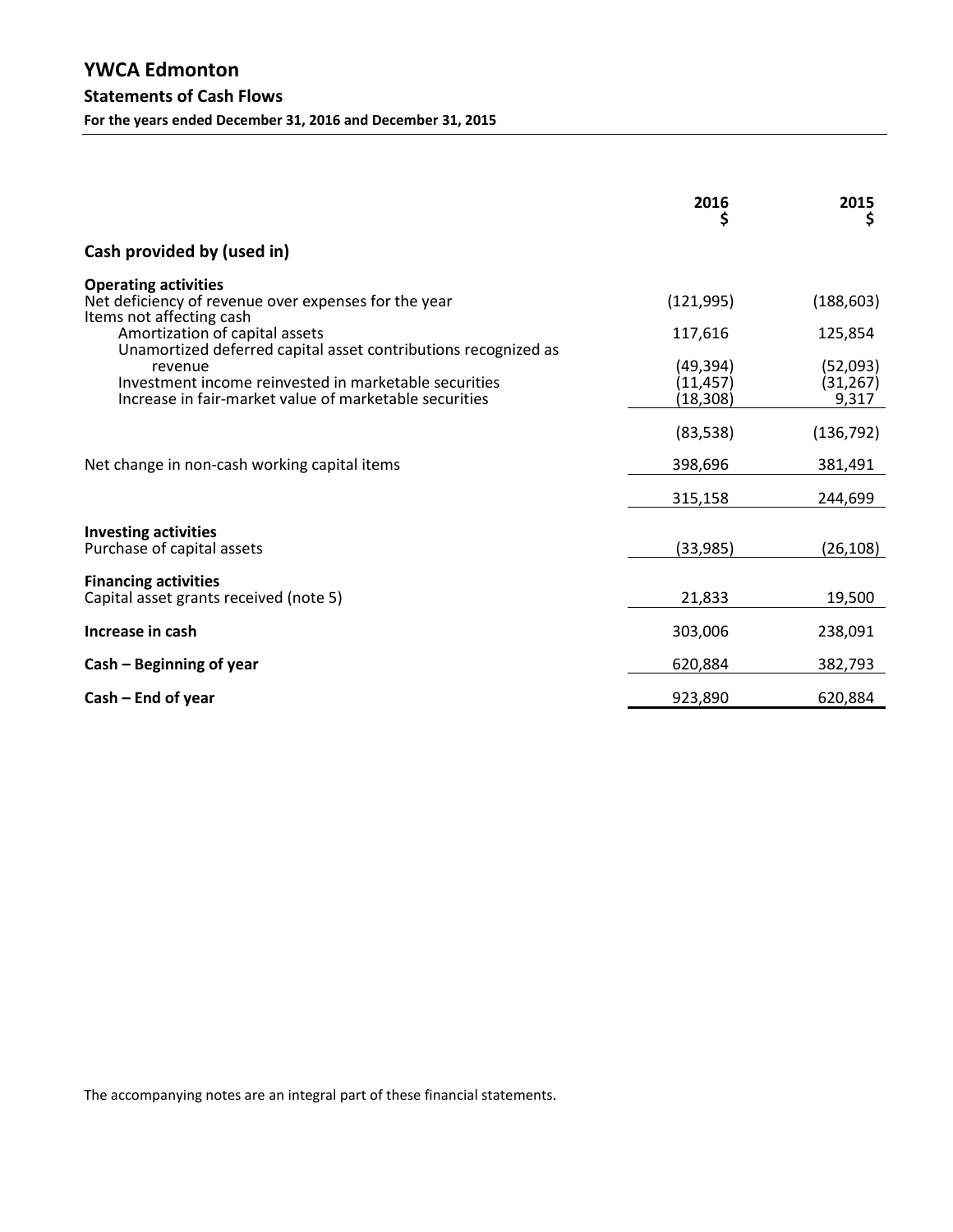#### **1 Purpose of the organization**

YWCA Edmonton (the "Association") is a charitable, humanitarian association. The Association exists:

- a) to provide, fund, facilitate and promote gender equality, mental and physical health, personal safety, community and social service programs and facilities which are beneficial to community as a whole, with particular emphasis on women, girls and boys;
- b) to work as an organization for social justice; and
- c) to do all such other things as are incidental and ancillary to the attainment of the purposes and the exercise of the powers of the Association.

The Association was incorporated in 1910 under the Act of the Alberta Legislature as a not-for-profit organization and is a registered charity under the Income Tax Act and as such is exempt from income taxes.

#### **2 Significant accounting policies**

The financial statements have been prepared in accordance with Canadian accounting standards for not-for-profit organizations as issued by the Accounting Standards Board in Canada and include the following significant accounting policies:

a) Revenue recognition

The Association follows the deferral method of accounting for contributions.

Restricted contributions are recognized as revenue in the year in which the related expenses are incurred. Contributions restricted for the purchase of capital assets are deferred and recognized as the related asset is amortized. Unrestricted contributions are recognized as revenue when received or receivable, if the amount to be received can be reasonably estimated and collection is reasonably assured.

Fees for service revenue are recognized when the services are performed.

Interest and dividends earned on marketable securities are recorded using the accrual method.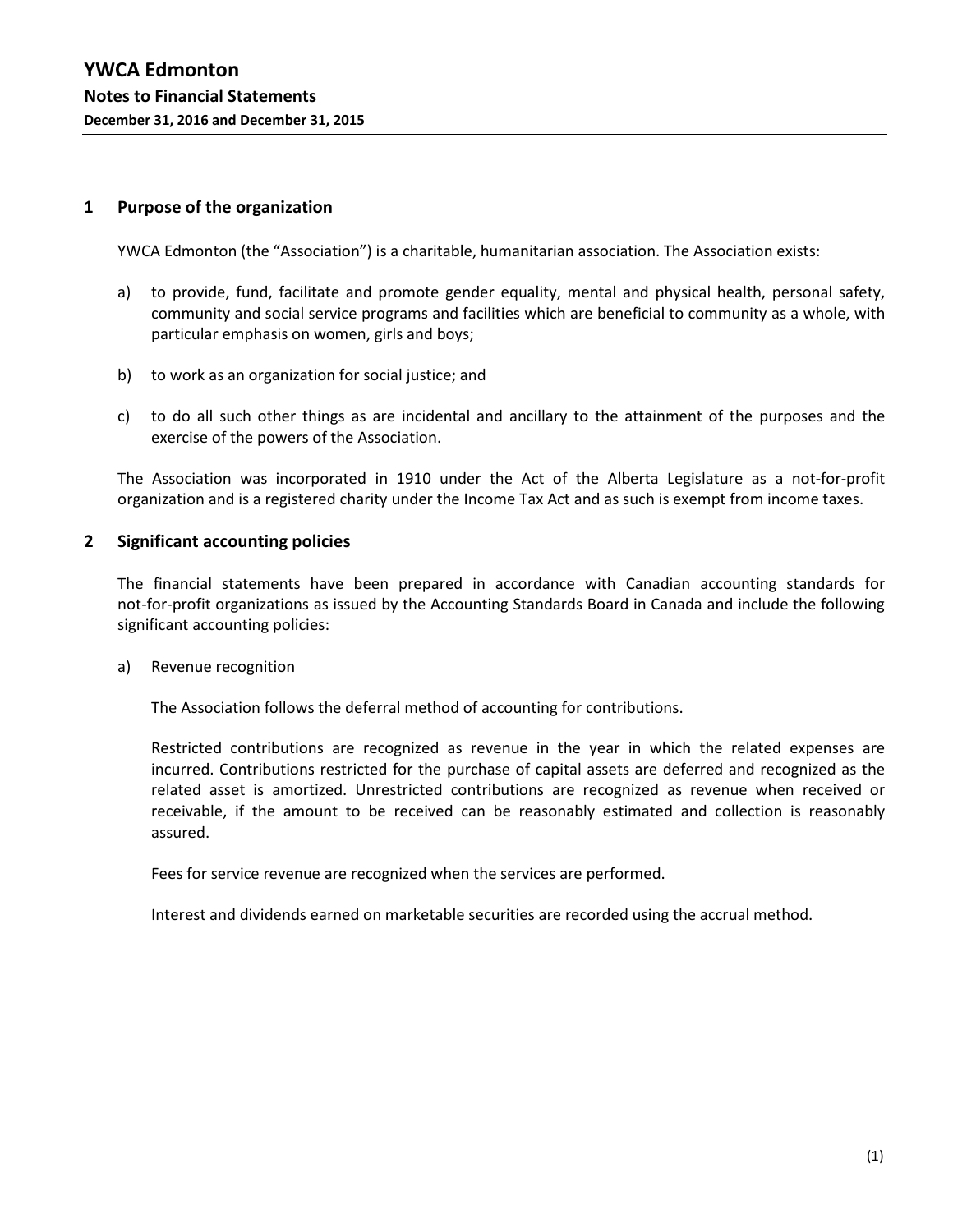#### b) Cash

Cash include balances with banks and short-term investments with maturities of three months or less. Cash subject to restrictions that prevent its use for current purposes is included in restricted cash.

c) Marketable securities

The Association has investments in guaranteed investment certificates, mutual funds, equities and fixed income securities. These investments are all highly liquid and are collectively entitled marketable securities. Marketable securities are recorded at fair value based on prices quoted in an active market.

d) Capital assets

Capital assets are recorded at cost.

Amortization is provided on a straight-line basis over the following useful lives:

| <b>Buildings</b>        | 25 years |
|-------------------------|----------|
| Furniture and equipment | 10 years |
| Computer equipment      | 5 years  |
| Motor vehicles          | 5 years  |

#### e) Capital asset contributions

Grants and donations received for the purchase of capital assets are recorded as deferred capital asset contributions before the related capital asset has been purchased. Once the related capital asset has been purchased, the contributions are recorded as unamortized deferred capital asset contributions. The amortization of capital asset contributions is recorded as revenue in the statement of operations and is amortized over the estimated useful life of the related capital asset.

f) Donated goods and services

Donated goods and services are recorded at estimated fair value when it can reasonably be determined and the goods and services would otherwise have been purchased. No amounts for donated goods and services have been recognized in these financial statements.

Volunteers contributed numerous hours in carrying out the activities of the Association. Because of the difficulty in determining their fair value, volunteer services have not been recognized in the financial statements.

g) Measurement uncertainty

The preparation of financial statements in conformity with Canadian accounting standards for not-for-profit organizations requires management to make estimates and assumptions that affect the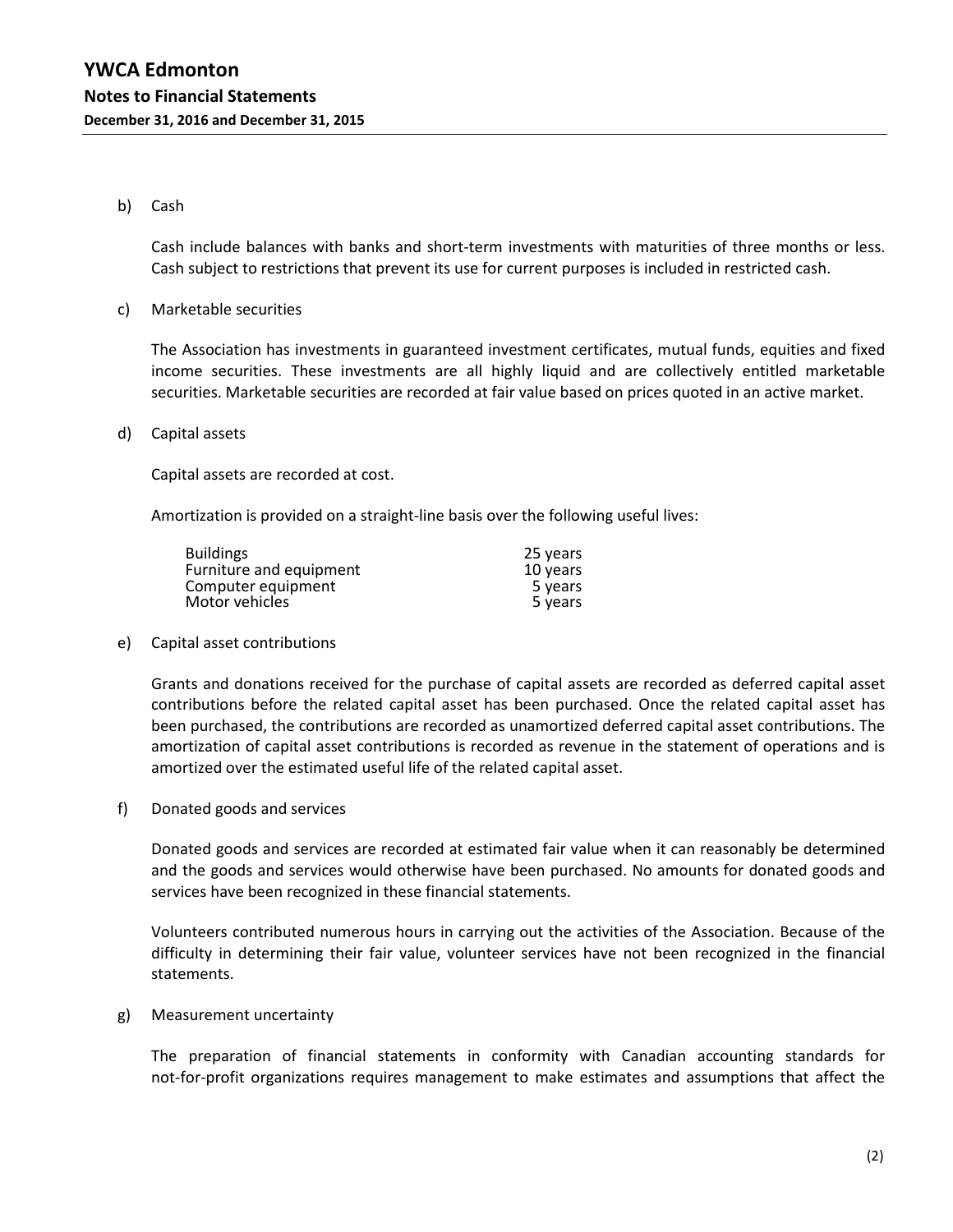reported amounts of assets and liabilities and disclosure of contingent assets and liabilities at the date of the financial statements, and the reported amounts of revenues and expenses during the reporting period.

Accounts receivable are stated after evaluation as to their collectability and an appropriate allowance for doubtful accounts is provided where considered necessary. Amortization of capital assets and deferred capital asset contributions is based on the estimated useful lives of capital assets.

These estimates and assumptions are reviewed periodically and, as adjustments become necessary they are reported in deficiency of revenue over expenses in the periods in which they become known.

#### h) Financial instruments

All financial instruments are initially recorded at their fair value, excluding certain financial assets and liabilities originated and issued in a related party transaction measured at their carrying or exchange amount in accordance with Section 3840 Related Party Transactions. At initial recognition, the Association may irrevocably elect to subsequently measure any financial instrument at fair value. The Association has not made such an election during the year.

The Association subsequently measures investments in equity instruments quoted in an active market at fair value. All other financial assets and liabilities are subsequently measured at amortized cost.

Transaction costs and financing fees directly attributable to financial instruments subsequently measured at fair value are immediately recognized in net excess (deficiency) of revenues over expenses for the current period. Transaction costs and financing fees are added to the carrying amount for those financial instruments subsequently measured at cost or amortized cost.

The Association assesses impairment of all of its financial assets measured at cost or amortized cost when there is an indication of impairment. Any impairment which is not considered temporary is included in current year net excess (deficiency) of revenues over expenses.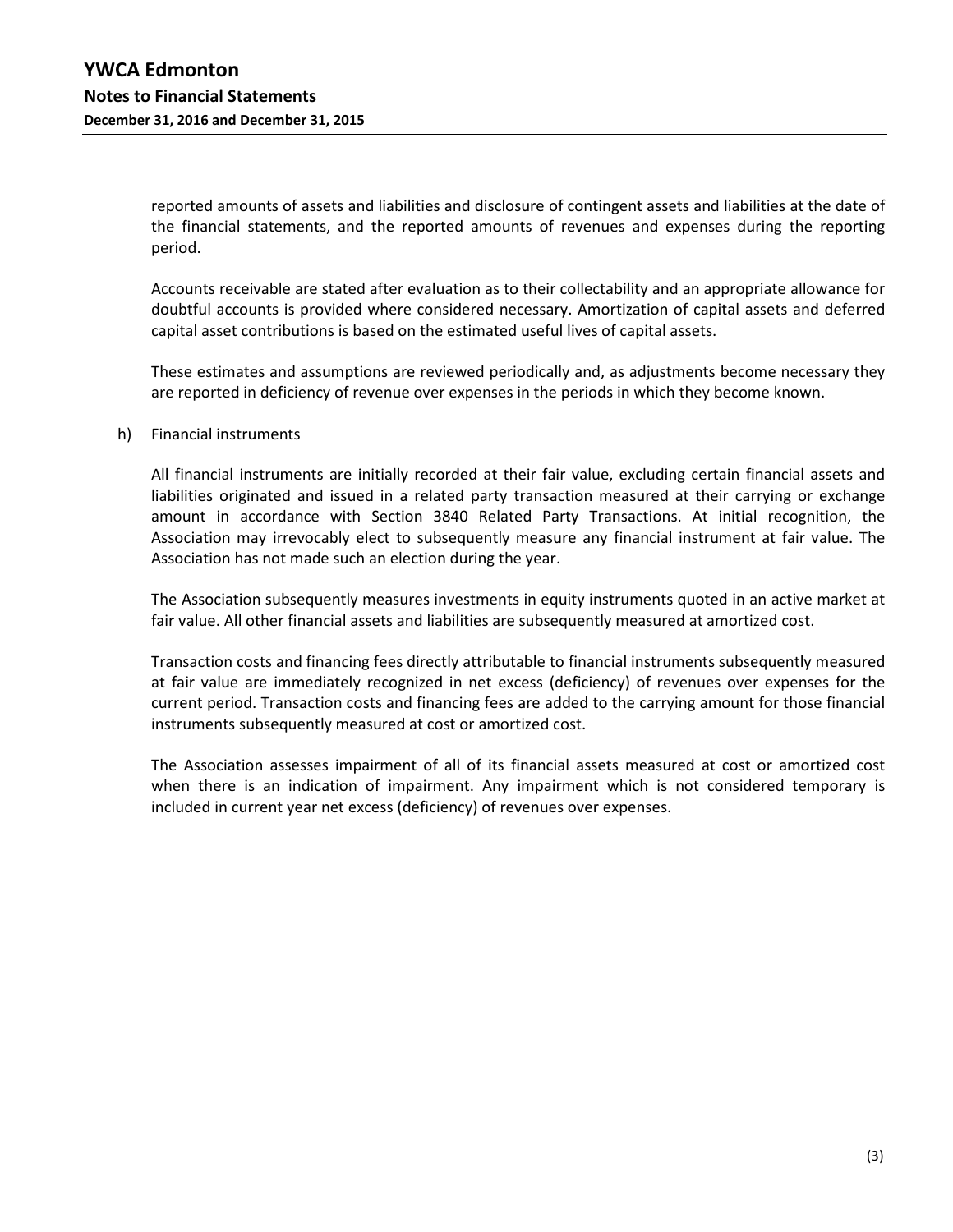## **3 Marketable securities**

|                                                                              | 2016                        | 2015                         |
|------------------------------------------------------------------------------|-----------------------------|------------------------------|
| Guaranteed investment certificates<br>Canadian bonds<br>Investment portfolio | 50,503<br>65,707<br>838,068 | 50,277<br>166,265<br>707,971 |
|                                                                              | 954.278                     | 924,513                      |

A guaranteed investment certificate of \$48,670 (2015 - \$48,670) has been pledged as collateral for an irrevocable standby letter of credit relating to the renewal of the lease of the property occupied by the Association's Camp Yowochas.

## **4 Capital assets**

|                                                                           |                                           |                                 | 2016                                   |
|---------------------------------------------------------------------------|-------------------------------------------|---------------------------------|----------------------------------------|
|                                                                           | Cost                                      | Accumulated<br>amortization     | <b>Net</b>                             |
| Land<br><b>Buildings</b><br>Furniture and equipment<br>Computer equipment | 53,967<br>1,950,999<br>584,878<br>216,735 | 1,349,790<br>471,959<br>189,379 | 53,967<br>601,209<br>112,919<br>27,356 |
| Motor vehicles                                                            | 81,703<br>2,888,282                       | 81,703<br>2,092,831             | 795,451                                |

|                                                                                                                  |                                                              |                                                    | 2015                                   |
|------------------------------------------------------------------------------------------------------------------|--------------------------------------------------------------|----------------------------------------------------|----------------------------------------|
|                                                                                                                  | Cost<br>Ş                                                    | Accumulated<br>amortization                        | <b>Net</b>                             |
| Land<br><b>Buildings</b><br>Intangible assets<br>Furniture and equipment<br>Computer equipment<br>Motor vehicles | 53,967<br>1,950,281<br>1,446<br>569,175<br>217,981<br>81,703 | 1,271,751<br>1,446<br>443,339<br>197,232<br>81,703 | 53,967<br>678,530<br>125,836<br>20,749 |
|                                                                                                                  | 2,874,553                                                    | 1,995,471                                          | 879,082                                |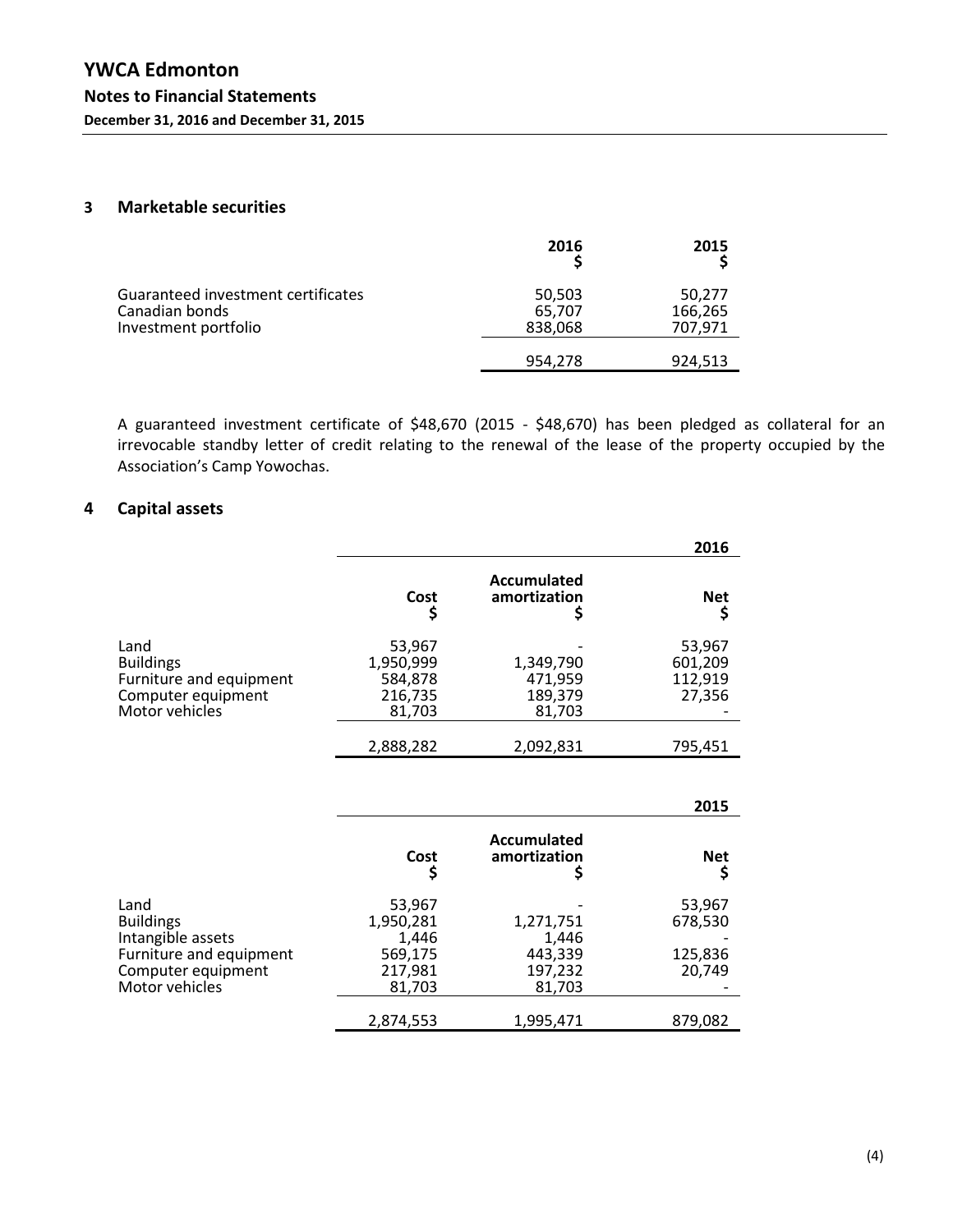## **5 Unamortized deferred and deferred capital asset contributions**

|                                           | 2016      | 2015      |
|-------------------------------------------|-----------|-----------|
| Balance – Beginning of year               | 414,436   | 447,029   |
| Add: Contributions received               | 21,833    | 19,500    |
| Less: Contributions recognized as revenue | (49.394)  | (52,093)  |
| Balance – End of year                     | 386,875   | 414,436   |
| Less: Current portion                     | (48, 357) | (45, 609) |
|                                           | 338,518   | 368,827   |

Balance – End of year is comprised of:

|                                                                                                                     | 2016    | 2015    |
|---------------------------------------------------------------------------------------------------------------------|---------|---------|
| Deferred capital asset contributions                                                                                |         | 6,797   |
| Current portion of unamortized deferred<br>capital asset contributions<br>Long-term portion of unamortized deferred | 48,357  | 45,609  |
| capital asset contributions                                                                                         | 338,518 | 362,030 |
|                                                                                                                     | 386,875 | 414,436 |

## **6 Lease commitments**

The future minimum lease payments under operating leases for the next five years are as follows:

|      | \$        |
|------|-----------|
| 2017 | 269,410   |
| 2018 | 280,408   |
| 2019 | 288,158   |
| 2020 | 282,054   |
| 2021 | 282,054   |
|      | 1,402,084 |

## **7 Internally restricted**

The internally restricted fund was created by the Board to provide for new program development, capital projects and emergency expenses of the Association.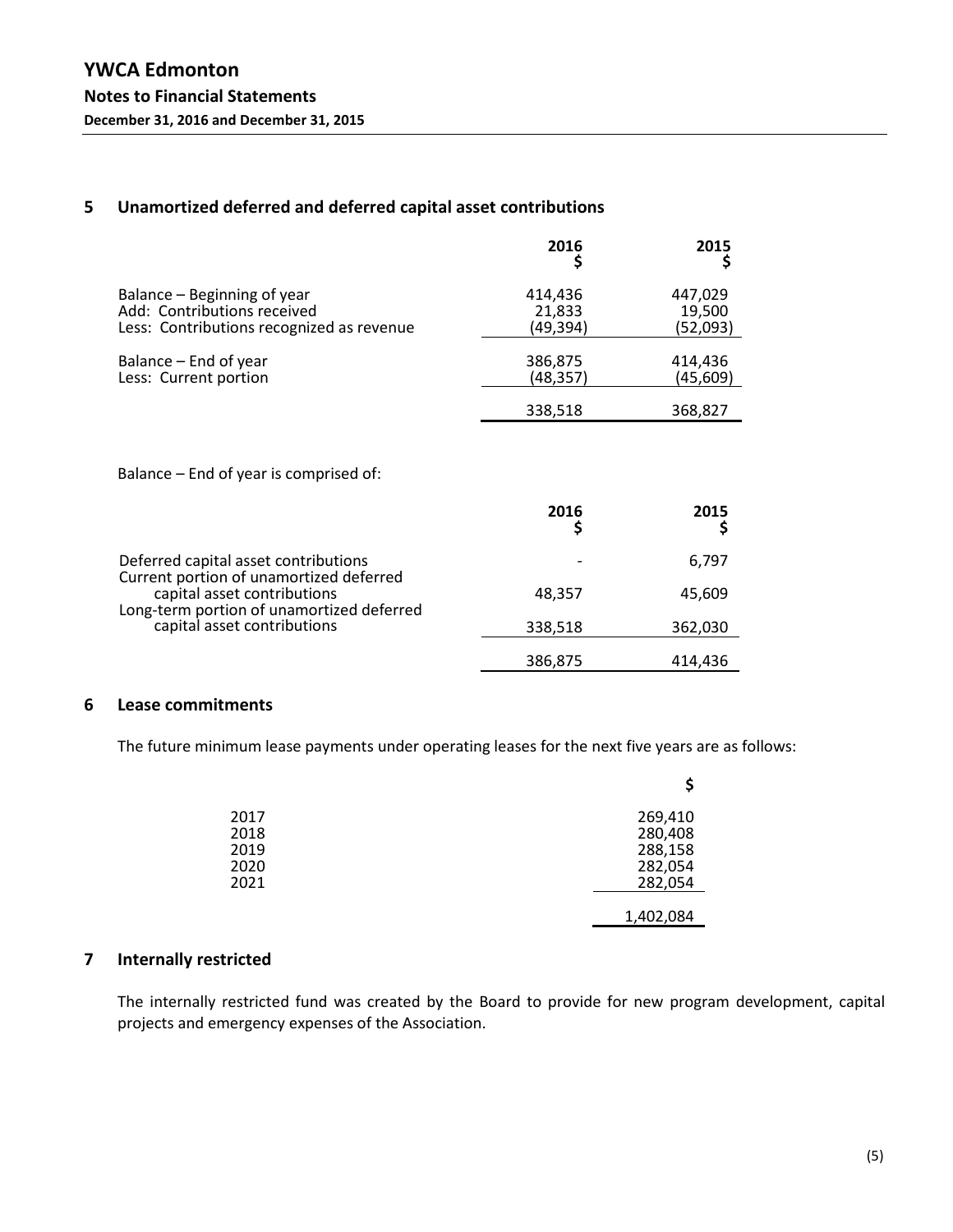#### **8 Financial instruments disclosure and presentation**

The Association as part of its operations, carries a number of financial instruments. It is management's opinion that the Association is not exposed to significant interest, currency, credit, liquidity or other price risks arising from these financial instruments unless otherwise disclosed.

a) Credit risk

The Association is exposed to credit risk through its cash, marketable securities and accounts receivable. The maximum amount of credit risk exposure is limited to the carrying value of the balances as disclosed in these financial statements.

The Association manages its exposure to credit risk on cash and marketable securities by placing these financial instruments with high-credit quality financial institutions. The investments in marketable securities (note 3) are managed on the Association's behalf by an external investment manager. The Board of Directors with the assistance of the investment manager has established guidelines for the asset mix in accordance with the Association's investment policy.

The credit risk exposure through accounts receivable is minimized due to the majority of the receivables being due from government agencies. There has been no allowance recorded for doubtful accounts.

b) Liquidity risk

The Association is able to meet all financial liabilities with the current capital position and has no outstanding loans.

c) Market risk

The Association is exposed to market risk through its marketable securities. The risk is minimized by the conservative composition of investments which is governed by the Association's investment policy.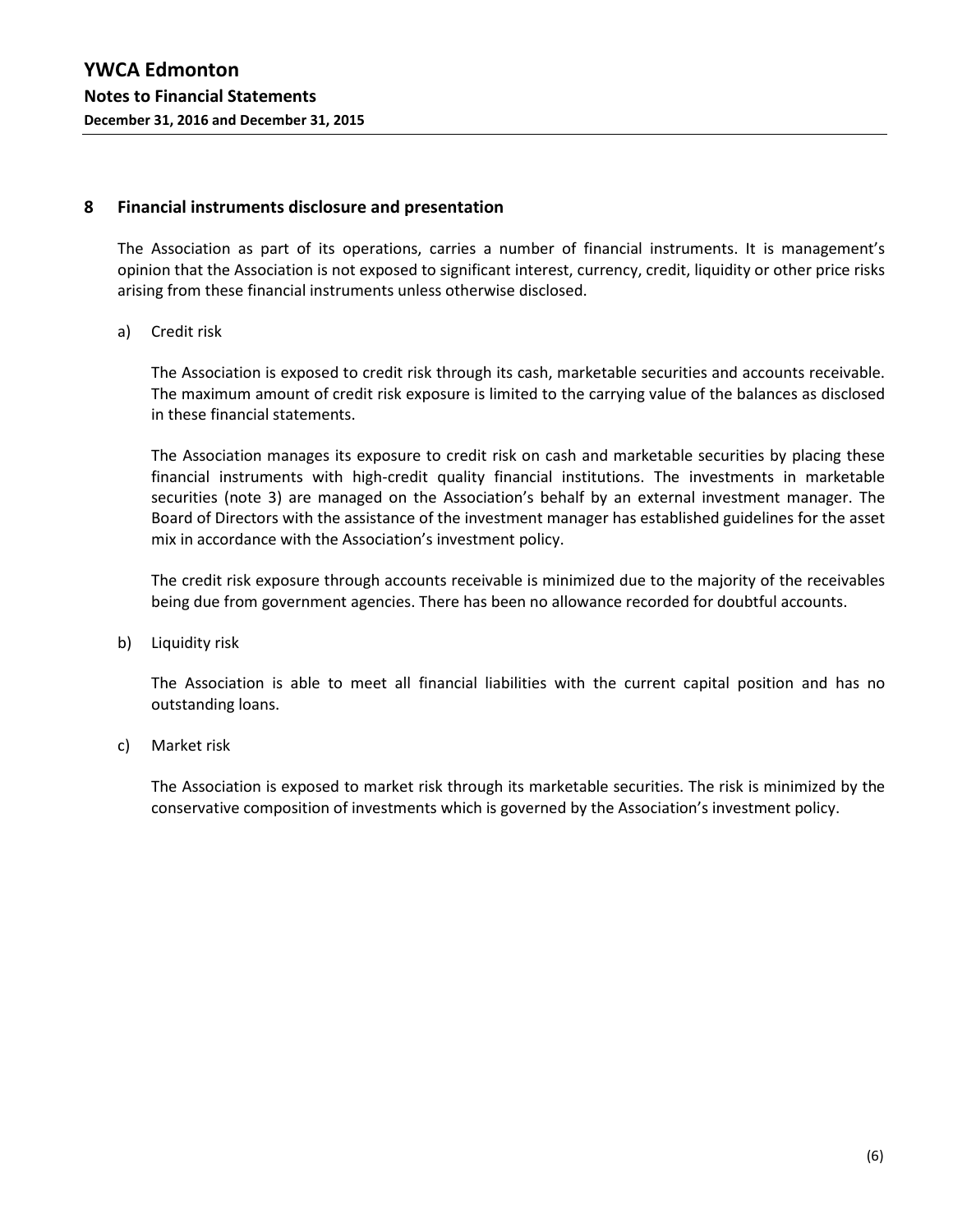## **9 Allocations**

Allocated revenues are presented in the schedules to the financial statements to provide information on the indirect revenues associated with those programs. Grants and donations received through fundraising that have been designated directly to a specific program are allocated to that program. Fundraising, net of expenses, that have been received through specific appeals are allocated to the program or programs outlined in the appeals.

Allocated costs are presented in the schedules to the financial statements to provide information on the indirect costs associated with those programs.

a) Direct program expenses

Expenses that contribute directly to the output of one program are applied directly to that program. If the expense contributes directly to the output of more than one program, then the expense is attributed to each program based on the comparative use of the expense or based on time spent on each program if the shared expense is wages.

b) Program administration

Program administration costs are allocated to programs based on the ratio of full-time equivalent (FTE) of salaried employees in a program compared to the total Association's FTEs.

c) Occupancy

Occupancy costs of the Association's premises are allocated to programs based on the square footage utilized by the program.

#### **10 Comparative figures**

Certain prior-year figures have been reclassified to conform with the current year presentation.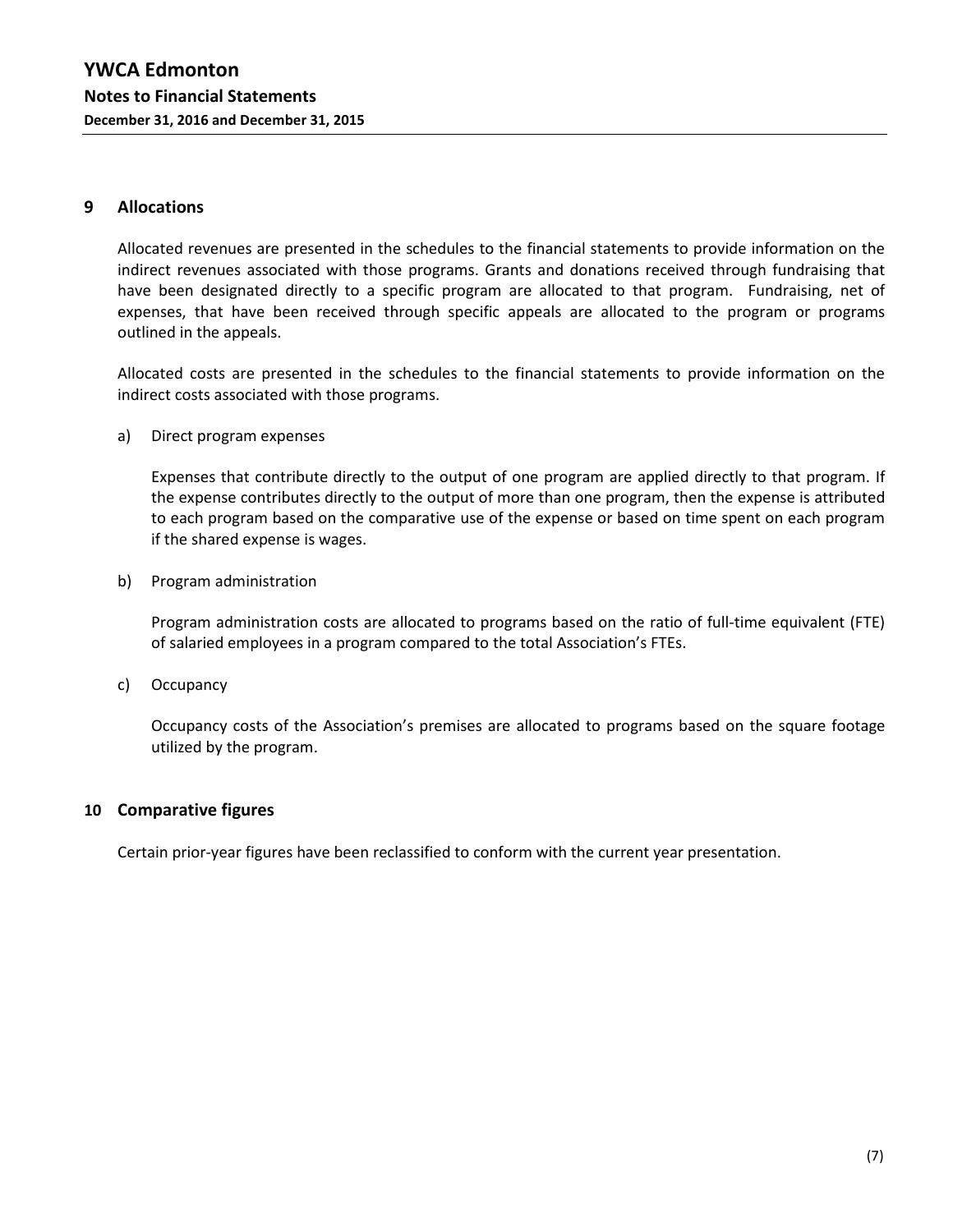|                                                                                                                                                         | 2016                                                   | 2015                                                  |
|---------------------------------------------------------------------------------------------------------------------------------------------------------|--------------------------------------------------------|-------------------------------------------------------|
| <b>Adult Services</b><br><b>Extended Host Family</b><br>Camp Yowochas<br><b>Northern Services</b><br>Nature Kindergarten<br>Fee for Service Counselling | 6,174,536<br>1,965,464<br>855,572<br>512,680<br>12,329 | 5,981,669<br>1,942,446<br>786,682<br>607,524<br>7,925 |
|                                                                                                                                                         | 9,520,581                                              | 9,326,246                                             |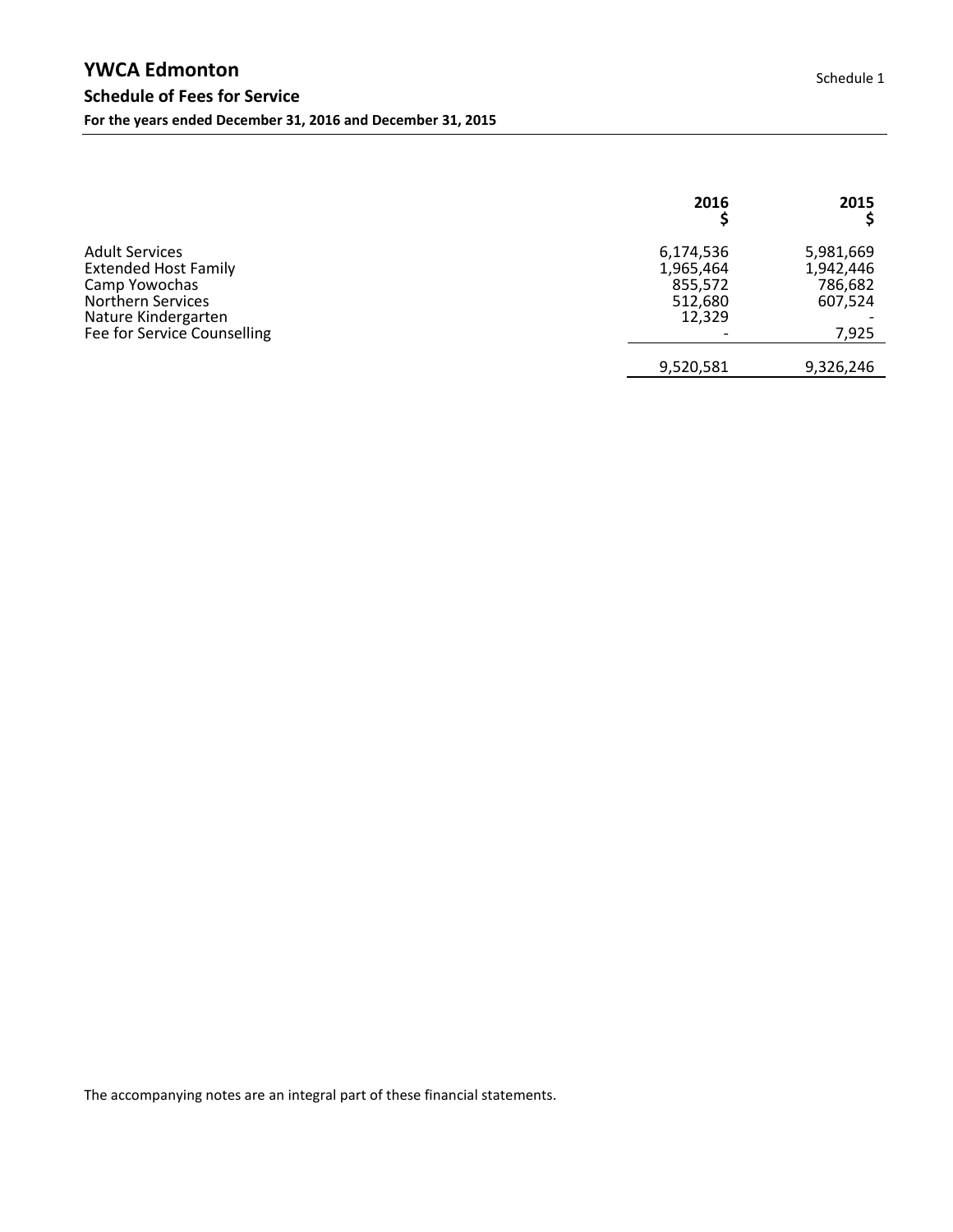|                                                                                                                                                                                       | 2016      | 2015      |
|---------------------------------------------------------------------------------------------------------------------------------------------------------------------------------------|-----------|-----------|
| <b>Government contracts</b><br>Adult Services - Persons with Developmental Disabilities<br>Family Consultation and Training Network - Region 6 Child and Family<br>Services Authority | 1,125,393 | 1,125,375 |
|                                                                                                                                                                                       | 213.136   | 213,136   |
|                                                                                                                                                                                       | 1,338,529 | 1,338,511 |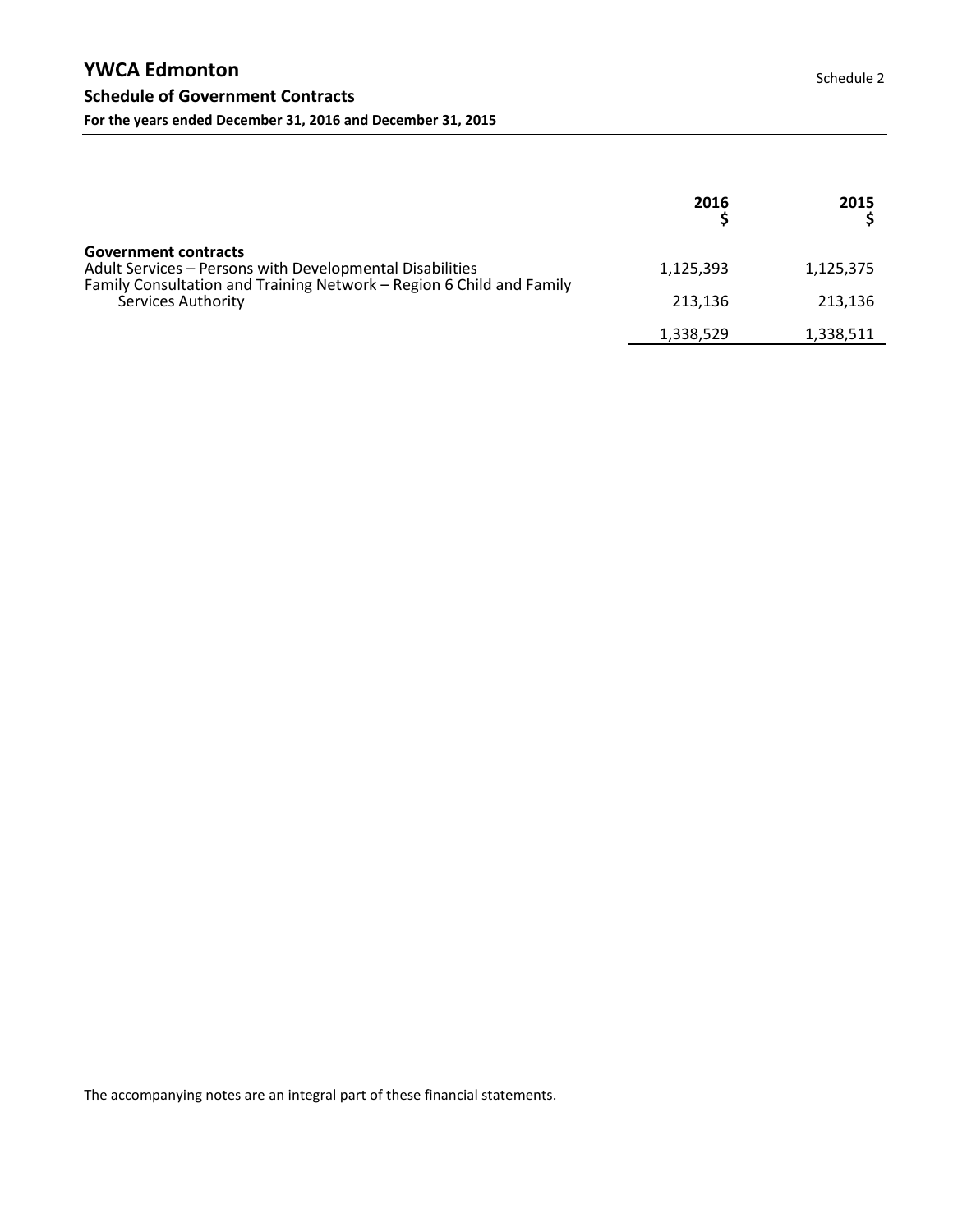|                                                                                                                                                                                                                                                                                           | 2016<br>Ş                                                                         | 2015<br>Ş                                                                         |
|-------------------------------------------------------------------------------------------------------------------------------------------------------------------------------------------------------------------------------------------------------------------------------------------|-----------------------------------------------------------------------------------|-----------------------------------------------------------------------------------|
| Revenue<br>United Way<br>City of Edmonton F.C.S.S. grant<br>Fees for services<br><b>Federal Employment Grant</b>                                                                                                                                                                          | 213,872<br>120,314<br>85,845<br>8,955                                             | 210,712<br>120,314<br>75,095                                                      |
|                                                                                                                                                                                                                                                                                           | 428,986                                                                           | 406,121                                                                           |
| <b>Expenses</b><br>Salaries, wages and employee benefits<br>Program and office supplies<br>Training and development<br>Contract service<br>Professional fees<br>Volunteer recognition and expenses<br>Membership dues<br>Telephone and postage<br>Advertising and promotion<br>Automobile | 355,916<br>2,556<br>2,284<br>1,500<br>1,300<br>420<br>400<br>111<br>23<br>364,510 | 298,179<br>5,097<br>2,970<br>2,776<br>1,300<br>508<br>88<br>214<br>261<br>311,393 |
| Operating revenue in excess of expenses before allocated costs                                                                                                                                                                                                                            | 64,476                                                                            | 94,728                                                                            |
| <b>Allocations</b> (note 9)<br>Designated grants, donations<br>Fundraising<br>Program administration<br>Occupancy                                                                                                                                                                         | 44,466<br>79,058<br>(97, 300)<br>(90,700)<br>(64, 476)                            | 69,333<br>(91, 100)<br>(96,500)<br>(118, 267)                                     |
| Deficiency of revenue over expenses                                                                                                                                                                                                                                                       |                                                                                   | (23, 539)                                                                         |